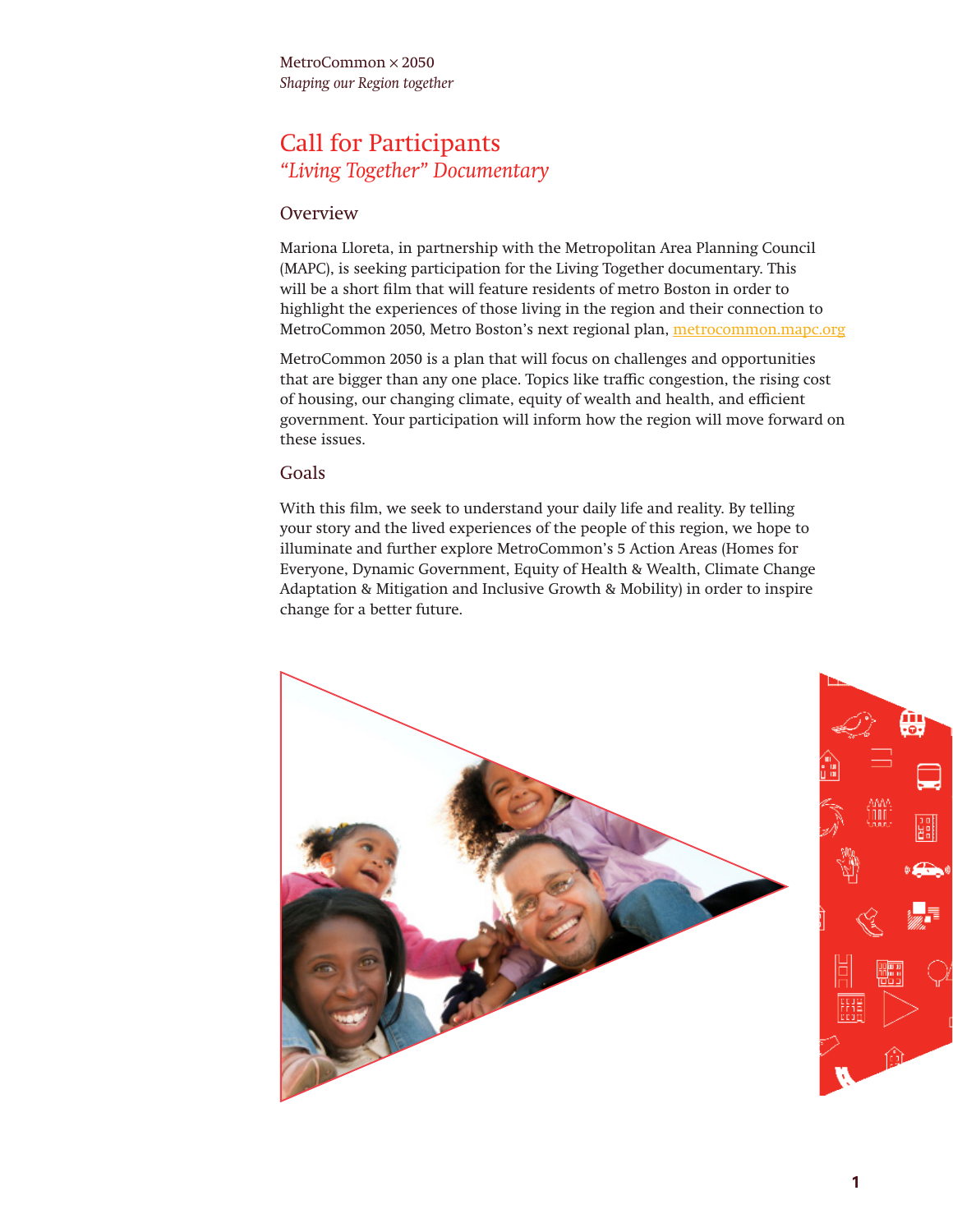



### Who are we looking for?

People that reflect the MetroBoston region. For a list of the Cities & Towns, please visit: <https://www.mapc.org/about-mapc/board-council/>

**Participants will receive a one-time stipend of \$300.** Below are suggestions to give a sense of the type of participants we would like to feature. If you feel that you represent any of these characteristics, we want to hear from you. Our selection will be based on who applies and aim to create a captivating story.

- A family
- A renter
- A multi-generational household
- A senior  $(65+)$
- Youth (Please note: anyone under the age of 18 is required to have written consent from a parent or guardian.)
- A person with a disability
- A veteran
- Local town or city government employee
- English as a second language speaker
- People whose household income is below \$60,000

#### **Please note: you will not be required to disclose any personal information you do not want to disclose.**

#### Here are the **topics** we may cover:

- Housing: rent and cost of living, affordability, landlords, owning a home
- Transportation: parking, walking, biking, how you get around
- Jobs: discrimination, wages, job protection
- Wealth creation: financial stability, education
- Health: your health at every age, safety, healthcare
- Government workforce, taxes, your relationship to your city or town
- Changing climate, environmental impacts
- Activities: recreational places, businesses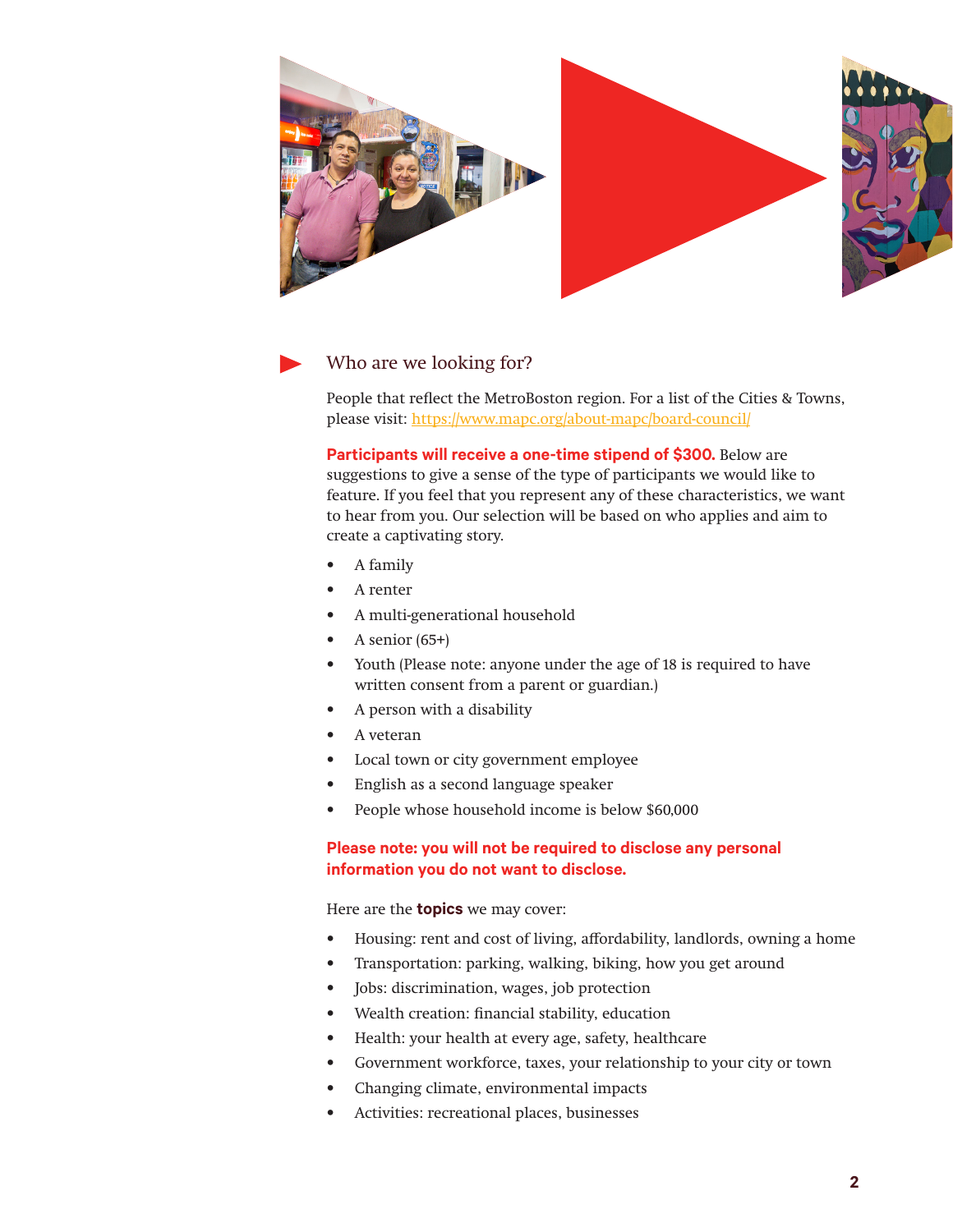

#### How will it work?

Mariona LLoreta and her team will travel to you and conduct a sit-down interview at a mutually-agreed location (your home, your backyard if available, a quiet nearby park). We will comply with social distancing standards throughout the session. For example, Mariona will come to your home with a mask, gloves, sanitizer and having previously tested negative for COVID-19. In light of the pandemic, all participants must follow state and local guidelines in regards to masks, social distancing, and other COVID-19 related requirements.

During the interview, Mariona will chat with you about how specific themes such as housing or transportation and how they affect your daily life as mentioned above.

After the interview, Mariona will capture some supporting footage like doing housework, relaxing with family, reading the newspaper, working, walking to the nearest train station, getting in your car, walking down the street, cooking, etc.

We will require your active participation for a total of 1 day (up to 6 hours). **There is a one-time stipend of \$300**. Payment will be made at the end of your session via Venmo or PayPal or through visa gift card by Mariona LLoreta.

**If you are interested in participating, please reach out to Mariona Lloreta with your interest. She will set up a phone call interview to gauge your participation. You will need to submit a short video for consideration. Mariona will provide details on the content for your video. We look forward to hearing from you!**